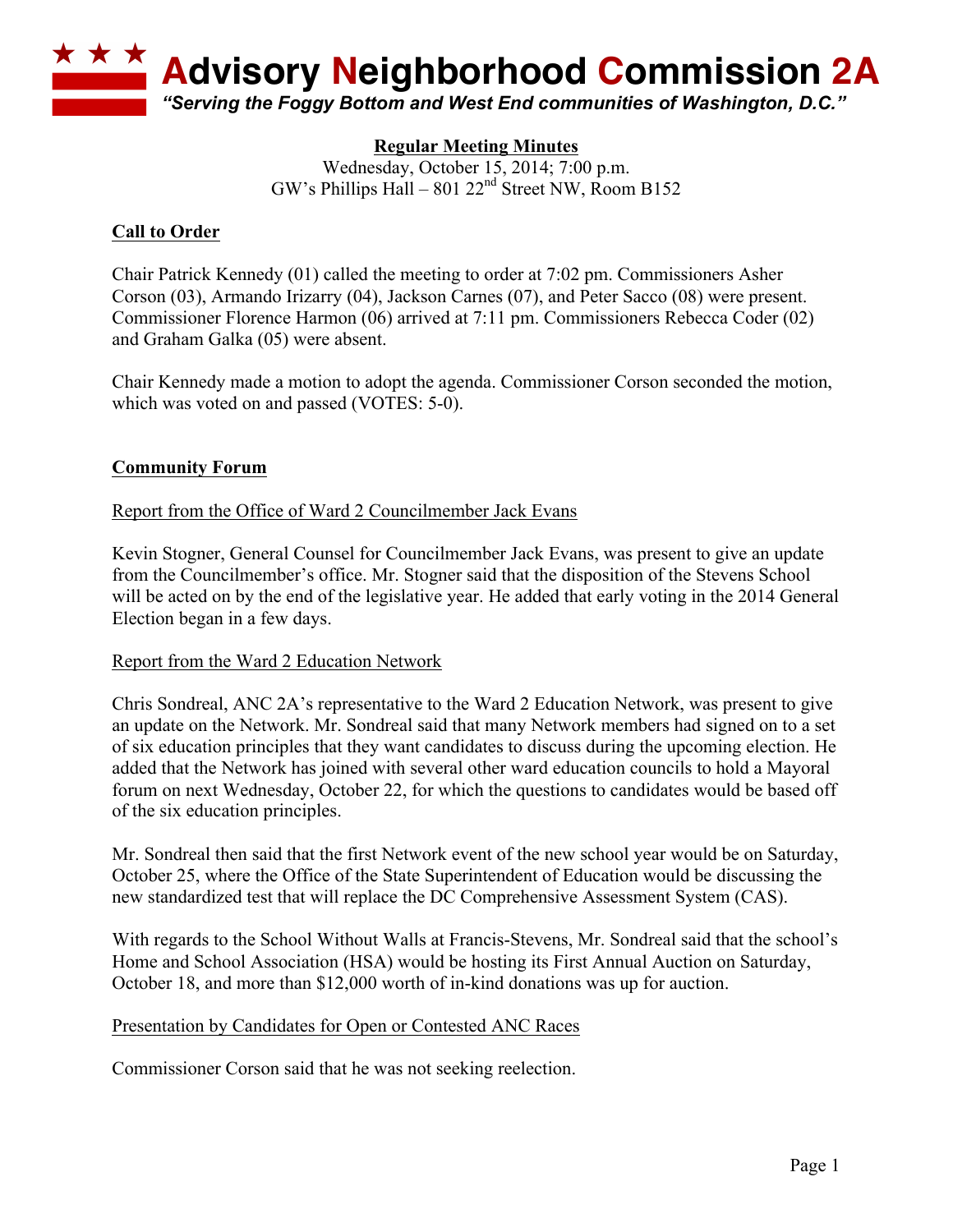William Kennedy Smith and Tom Martin, the two candidates appearing on the ballot for Single Member District 2A04, were present. Both candidates introduced themselves and talked about their plans for the ANC.

Philip Schrefer, one of two candidates appearing on the ballot for Single Member District 2A05 was present. Mr. Schrefer introduced himself and talked about his plans for the ANC.

## **General Agenda**

## Presentation by TERRIFIC, Inc.

Joseph McCarley and Dr. Sandra Lawson, the Project Directors for Ward 2 Senior Services for TERRIFIC, Inc., were present. They said the organization was a Lead Agency for Senior Services in the city, and operated as the Lead agency in wards 1, 2 and 4. They also said that the organization provides case management, transportation, and other senior services.

Mr. McCarley handed out flyers that had their contact info and the services they offer.

Consideration of a Grant Application by School Without Walls at Francis-Stevens in the Amount of \$1,000 for the Creation of Community Spaces on School Property and Adjoining Grounds

Megan Hanley, the Assistant Principal at the School Without Walls at Francis-Stevens, was present. Ms. Hanley talked about the history of the school and its efforts to stay open, as well as its merger with the School Without Walls High School.

Ms. Hanley also said that there was a lack of suitable outdoor space at the school. She talked about how the school's Home and School Association (HSA) bought some picnic tables for the site, and that the picnic tables have served the students very well. She said that the tables are used for card games and action figure play. She ended by saying that the school has been asking for more picnic tables to better use the space.

Naamal DeSilva, a representative for both the school and the HSA, gave a presentation on the grant application. She said that she is a doctoral student in education at GW, and has been supporting the HSA and the school staff with community partnerships.

Ms. DeSilva said that the grant would be used to create more activity tables on the site, and would complement the work that the school did in the spring to plant gardens and beautify the area around the school.

Commissioner Sacco made a motion to approve the grant for \$1,000 to the Home and School Association at the School Without Walls at Francis-Stevens. Commissioner Carnes seconded the motion, which was voted on and passed (VOTES: 6-0).

## **Regulatory Agenda**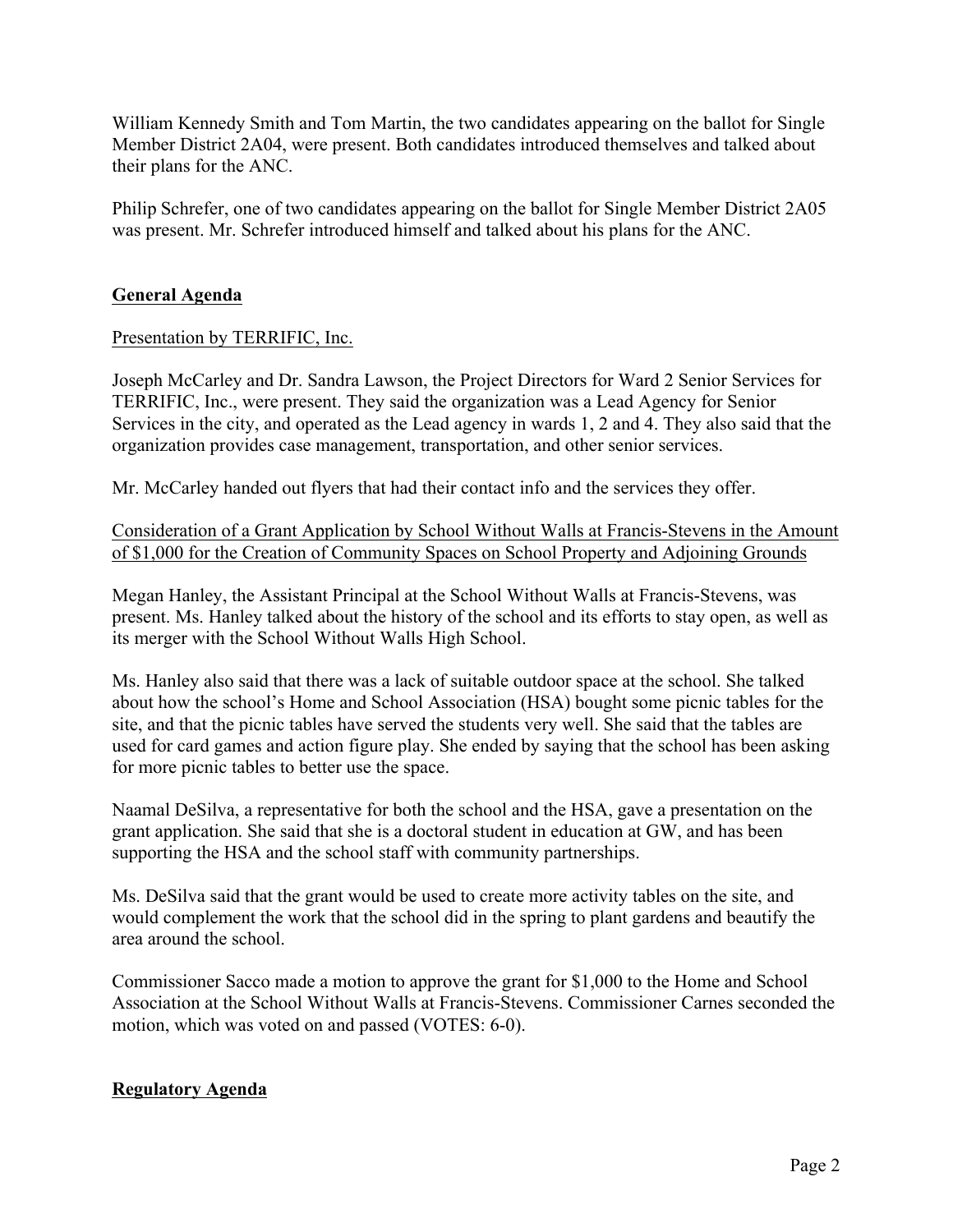## Consideration of a Resolution on the Kennedy Center Expansion Plans

#### *Commissioners Irizarry and Harmon recused themselves from voting on this matter.*

Commissioner Irizarry gave an overview of the planning process thus far for the Kennedy Center expansion project. He talked about an upcoming planning meeting at the Kennedy Center, where the most up-to-date plans for the project would be presented. He said that the neighborhood's current issues with the expansion plans are with regards to the increased amount of traffic that could be expected as a result of the project and the need for more parking on the site.

Commissioner Irizarry said he would like to see the ANC file a resolution so that the ANC was on the record one more time expressing its position on the matter. He also said he would like to add another point to the resolution about the need to clarify what the project's proposed floating platform would look like. He said that multiple neighborhood residents had questions about what the floating platform would entail.

One neighborhood resident suggested that the Army Corps of Engineers weigh in on the proposed floating platform.

Commissioner Irizarry also said he would like the ANC to request that the National Park Service and the National Capital Planning Commission delay action on the project so that the ANC could weigh in on the stated issues at its November meeting.

Chair Kennedy read the enacting clauses of a resolution that he wrote on the matter aloud.

Chair Kennedy made a motion to adopt the resolution. Commissioner Sacco seconded the motion, which was voted on and passed (VOTES: 4-0).

#### Discussion of Traffic Conditions at Washington Circle

Richard Kenney, a Senior Project Manager for the District Department of Transportation (DDOT) was present to respond to comments and suggestions from attendees.

Commissioner Corson reiterated the need to fix the sidewalks on K Street NW between  $25<sup>th</sup>$  and  $26<sup>th</sup>$  Street, including the portion of the sidewalk that is only 18 inches wide.

Joseph Chukwueke, a representative for the New Hampshire Avenue Project was present to talk about the problems DDOT was facing with construction on  $24<sup>th</sup>$  Street NW near the intersection with K Street. He said that there was a conduit underneath  $24<sup>th</sup>$  Street that was filled with rust, and was thus delaying the electrification of the crossing lights above. He said that DDOT was waiting on Pepco to replace the pipe before the lights could be electrified.

Commissioner Harmon emphasized the dangerous nature of the crosswalks on  $22<sup>nd</sup>$  and  $24<sup>th</sup>$ Streets for pedestrians. In response, Mr. Kennedy said that DDOT was fairly close to getting the issues with the 22nd Street crosswalks resolved.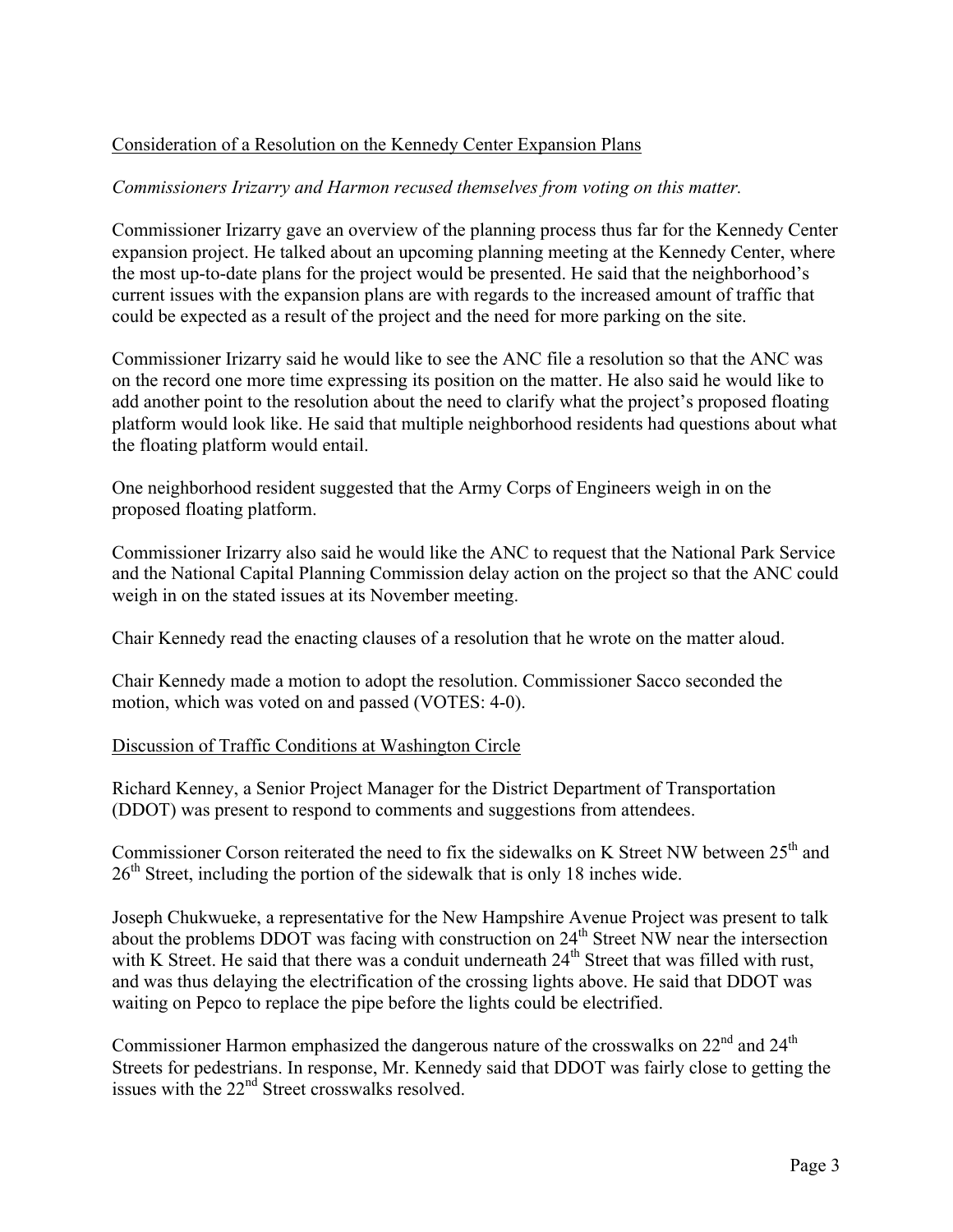With regards to Washington Circle traffic, Mr. Kenney said that DDOT had improved the visibility of the signals on the circle by cutting trees and adding signal heads. He asked for comments from attendees on whether or not the situation had improved.

Commissioner Sacco reiterated the need to get Metropolitan Police Department (MPD) officers stationed on the circle during rush hour to ticket both pedestrians and cars that were not following the street signals so that everyone knows when to go and stop.

Commissioner Irizarry talked a problem he was witnessing where cars traveling north on New Hampshire want to turn into the circle but are blocked by waiting cars trying to turn south onto  $23^{\text{rd}}$  Street.

Marina Streznewski, a neighborhood resident, said that there were many problems with cars and pedestrians ignoring the street signals at the intersection of Washington Circle and 23<sup>rd</sup> Street.

Commissioner Corson said that administrators at GW Hospital had legitimate concerns about ambulances transporting patients being able to quickly get around the circle, and that the ambulances should be prioritized when managing traffic patterns on the circle.

Another neighborhood resident brought up concerns about traveling down 23rd Street from P Street to Washington Circle. He suggested that DDOT eliminate parking on 23rd Street between M Street and L Street during rush hour periods. He also suggested stationing more MPD officers on the Circle to issue tickets to drivers who were blocking the box.

Commissioner Carnes reiterated the need for a second entrance to the Foggy Bottom Metro Station to alleviate traffic issues in the neighborhood.

Mr. Kennedy requested that neighborhood residents allow DDOT to complete the electrification of the 22<sup>nd</sup> and 24<sup>th</sup> Street crosswalk lights before coming back to the ANC to reevaluate the situation.

#### *Commissioner Irizarry left the meeting.*

## Re-Hearing of an Application for a Rear Addition at 2431 I Street (HPA 14-625) in the Foggy Bottom Historic District

Steve Charnovitz, the owner of the property was present. He said that he reached out to Mr. Summers, the owner of the neighboring property, who said he would still had objections to the project even if the third floor of the proposed addition was removed from the project's plans. He added that the matter is not scheduled for any Historic Preservation Review Board (HPRB) meeting in October.

Commissioner Corson said that his instinct was to side with the applicant on the matter. Mr. Corson cited the need to create more permanent residents in the Foggy Bottom Historic District.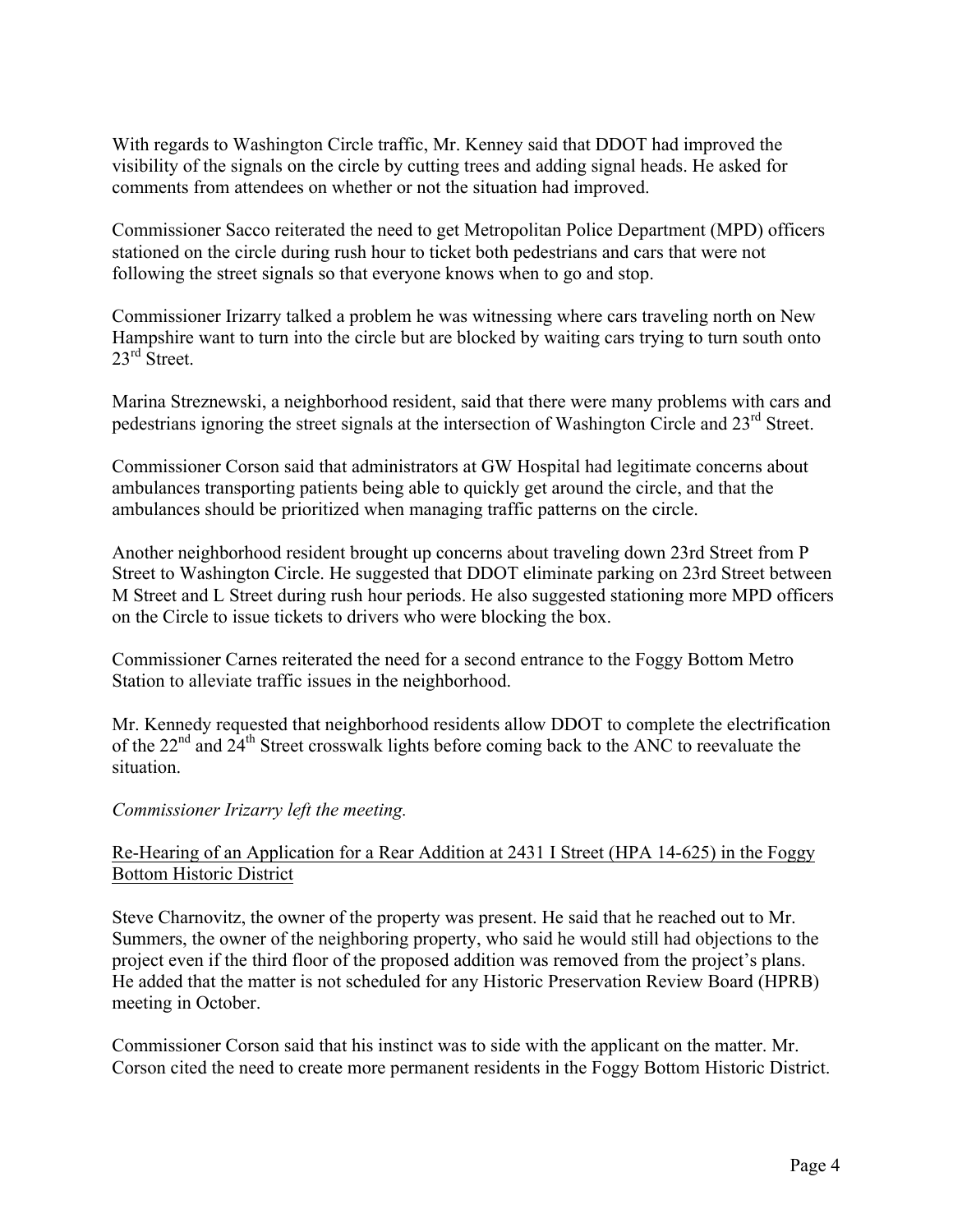He added that Mr. Summers brought up many concerns in his letter to the ANC that were unrelated to historic preservation.

Mr. Summers was present and said that he was very concerned with protecting the historic nature of Foggy Bottom. He was also concerned that the project would set a bad precedent for the rest of the street. He laid out multiple specific concerns, including the loss of use of a chimney, the loss of a tree, and the loss of parking in the back of the property.

Chair Kennedy asked about the status of the negotiations between the two property owners. Mr. Charnovitz said that the Mr. Summers asked that Mr. Charnovitz set up an escrow account to be used if there was any damage to Mr. Summers' property. In response, Mr. Charnovitz said that there were established DC procedures on the matter and that he would abide by what the procedures.

Commissioner Corson made a motion to support the application in front of the Historic Preservation Review Board. Chair Kennedy seconded the motion. Chair Kennedy asked for a friendly amendment to specify that the applicant must continue to work with the adjacent property owners to mitigate issues with the project. Commissioner Corson asked for a friendly amendment to specify that the ANC's support would be contingent upon the favorable completion of a flag test on the property. Commissioner Corson and Chair Kennedy approved both friendly amendments. The final motion passed (VOTES: 4-0 (Commissioner Harmon recused)).

Consideration of Follow-Up Action Regarding the Name Of and Design Guidelines for the Preliminarily-Approved "George Washington/Old West End Historic District" (Case 14-12) in Squares 58, 77-81, 101-104, 121, and 122

Kim Williams, a representative for the DC Historic Preservation Office (HPO), was present to talk about the progress with the creation of the historic district. Ms. Williams said that the Historic Preservation Review Board (HPRB) most recently voted to approve the creation of the historic district.

Ms. Williams said that the HPO staff is continuing to do research on the name and the history of the historic district, however the HPO staff still strongly feels as though the chosen name is historically accurate. She added that she talked to Gary Griffith, a neighborhood resident who had previously raised issues with the chosen name, who no longer had objections with the chosen name. She added that Mr. Griffith would still like to see that parts of the research are clarified **better** 

Commissioner Sacco asked what the historic review process for the historic district moving forward looked like. Ms. Williams said that the HPRB had approved the creation of the historic district, however they had left it to the HPO to finalize the name, and thus final name does not have be approved by the HPRB.

The ANC took no action on the matter.